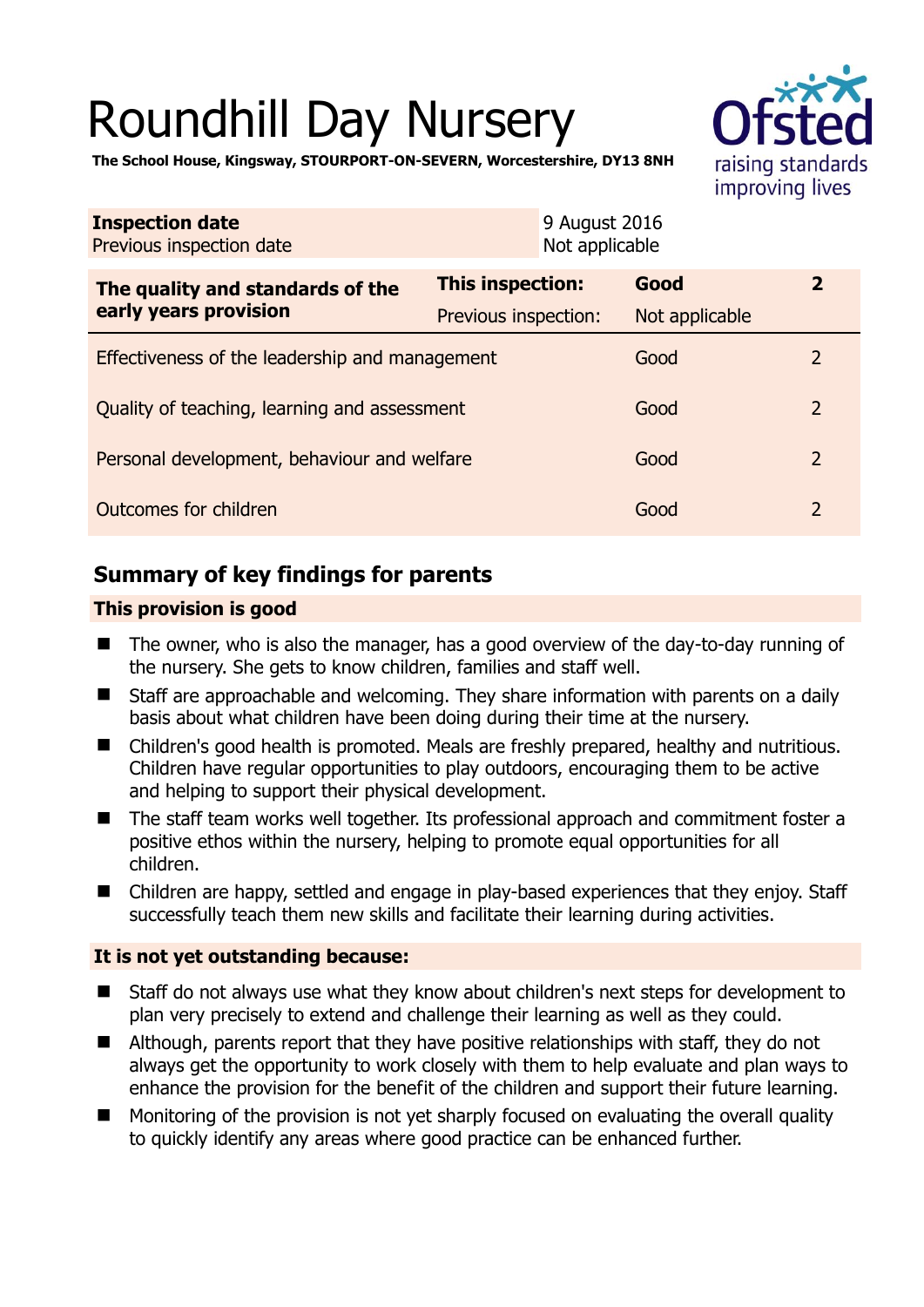# **What the setting needs to do to improve further**

## **To further improve the quality of the early years provision the provider should:**

- make better use of the information gained about children's progress and use this to extend and challenge their learning, helping them to make the best possible progress
- use monitoring and evaluation more robustly to swiftly identify and address any areas where the nursery can be developed to enhance the already good provision for the benefit of the children who attend
- build on the developing partnerships with parents and find more ways to involve them in helping to support their children's future learning.

## **Inspection activities**

- The inspector observed the quality of teaching during activities indoors and outside.
- The inspector completed a joint observation with the manager.
- The inspector held a meeting with the manager and discussed the impact of selfevaluation and monitoring.
- The inspector looked at relevant documentation, such as evidence of the suitability of staff working in the nursery.
- The inspector spoke to a small number of parents during the inspection and took account of their views.

**Inspector**  Julia Galloway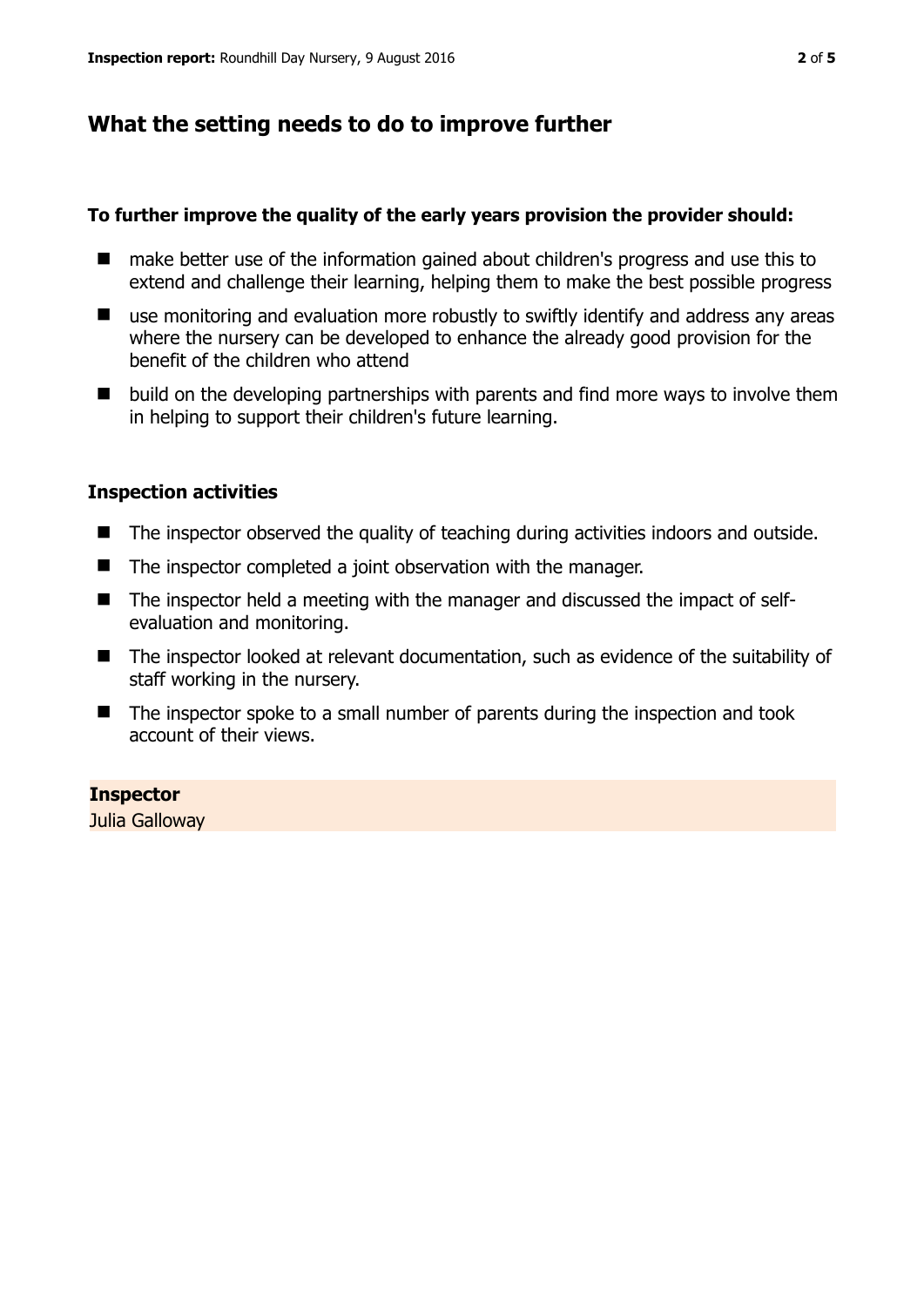## **Inspection findings**

#### **Effectiveness of the leadership and management is good**

The arrangements for safeguarding are effective. Staff have an excellent understanding of what action to take if they have any concerns about children. All staff are well qualified and additional training is identified, as required, to help promote their ongoing professional development. New staff complete an induction process, helping to ensure that they understand their responsibilities. This helps them to feel confident in their roles and they quickly begin to play an active role in the development of the nursery. Staff receive one-to-one supervision meetings where they review and discuss their work with children. Effective systems ensure that the premises are safe and secure. For example, staff undertake thorough risk assessments before children use the outdoor play area.

### **Quality of teaching, learning and assessment is good**

Children's progress is suitably monitored and tracked to identify any areas where development is not as expected. Staff gather information from parents about children's starting points and keep detailed records of their first few weeks. This helps to show the initial progress that children make. The overall quality of teaching is good. Key persons get to know their key children well. They plan activities based on children's interests. Children benefit from taking part in the wide range of experiences. Babies enjoy using their bodies and senses to explore sensory materials. Staff are mindful of giving each child the time that they need to investigate at their own pace. Older children enjoy the opportunity to hunt and examine insects in the outdoor area and they count the legs on the creatures that they find.

#### **Personal development, behaviour and welfare are good**

Staff in the baby room are very attentive to babies and younger children, helping them to feel safe and secure. All children are happy and settled because staff know children's individual routines and they understand their different needs. Toddlers are taught the importance of washing their hands before eating and staff help them to identify their own cups when they want a drink. Children are encouraged to share and take turns, helping to develop positive relationships. All children benefit from the opportunities to play with children of different ages while in the outdoor area. Younger children enjoy watching the older children play. Siblings show delight and they greet each other with a hug when they come together during the day.

#### **Outcomes for children are good**

Children make good progress in all areas of learning. They gain the skills that they need to prepare them for school. Older children are confident and articulate. Toddlers begin to focus their attention for longer periods of time and they enjoy sitting with staff to listen to stories. Staff work closely with children to help them to develop good self-help skills, such as toilet training. Children understand daily routines and they follow staff's instructions. Children confidently make choices and imaginatively develop their ideas for play.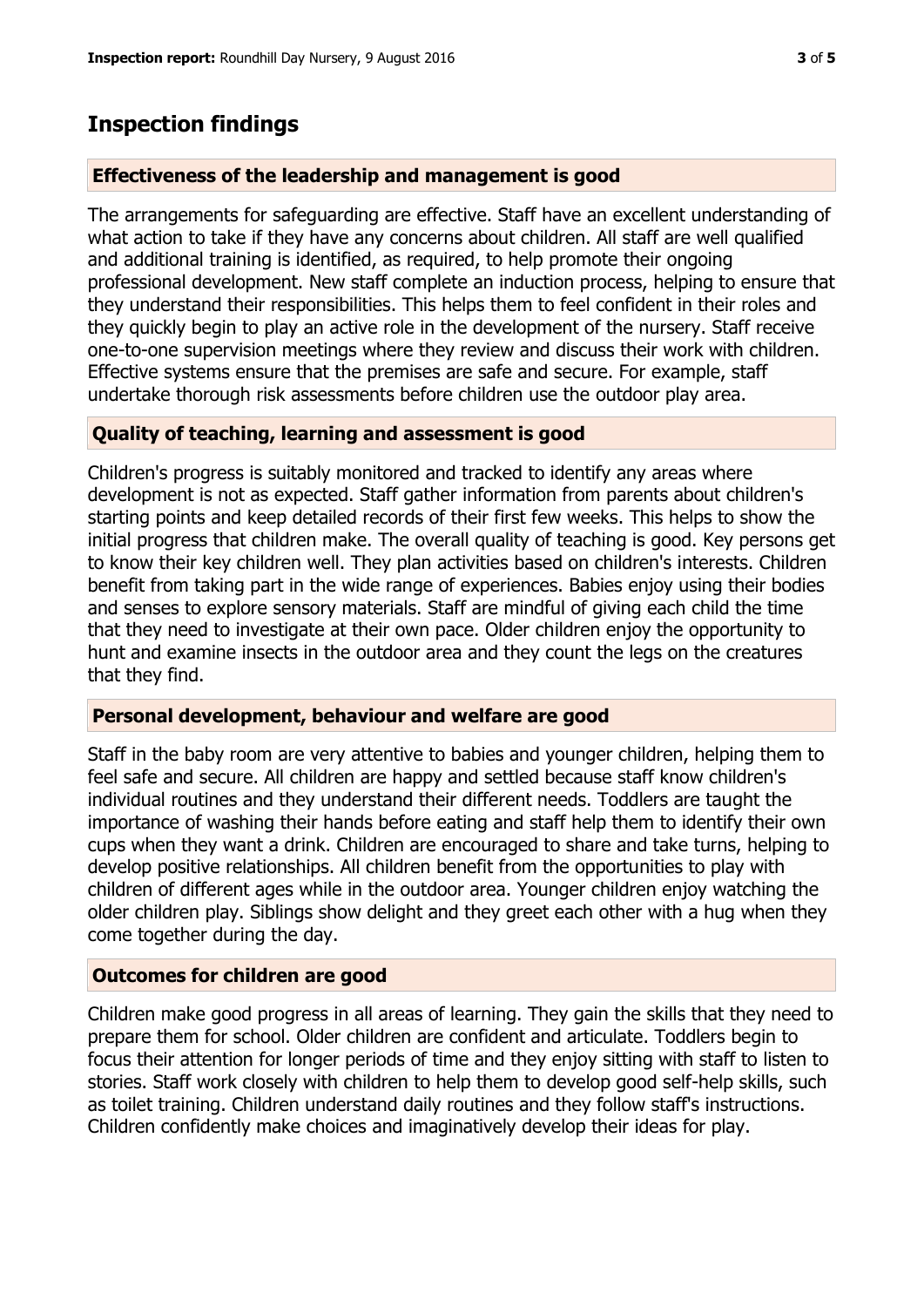# **Setting details**

| Unique reference number                             | EY496641                      |  |
|-----------------------------------------------------|-------------------------------|--|
| <b>Local authority</b>                              | Worcestershire                |  |
| <b>Inspection number</b>                            | 1033723                       |  |
| <b>Type of provision</b>                            | Full-time provision           |  |
| Day care type                                       | Childcare - Non-Domestic      |  |
| <b>Registers</b>                                    | Early Years Register          |  |
| <b>Age range of children</b>                        | $0 - 4$                       |  |
| <b>Total number of places</b>                       | 24                            |  |
| <b>Number of children on roll</b>                   | 31                            |  |
| Name of registered person                           | Roundhill Day Nursery Limited |  |
| <b>Registered person unique</b><br>reference number | RP531978                      |  |
| Date of previous inspection                         | Not applicable                |  |
| <b>Telephone number</b>                             | 07521338249                   |  |

Roundhill Day Nursery was registered in 2015. The nursery employs eight members of childcare staff. All hold appropriate early years qualifications at level 3, including one with early years professional status. The nursery opens from Monday to Friday, all year round. Sessions are from 7.30am until 6pm. The nursery provides funded early education for two- , three- and four-year-old children.

This inspection was carried out by Ofsted under sections 49 and 50 of the Childcare Act 2006 on the quality and standards of provision that is registered on the Early Years Register. The registered person must ensure that this provision complies with the statutory framework for children's learning, development and care, known as the early years foundation stage.

Any complaints about the inspection or the report should be made following the procedures set out in the guidance 'Complaints procedure: raising concerns and making complaints about Ofsted', which is available from Ofsted's website: www.gov.uk/government/organisations/ofsted. If you would like Ofsted to send you a copy of the guidance, please telephone 0300 123 4234, or email enquiries@ofsted.gov.uk.